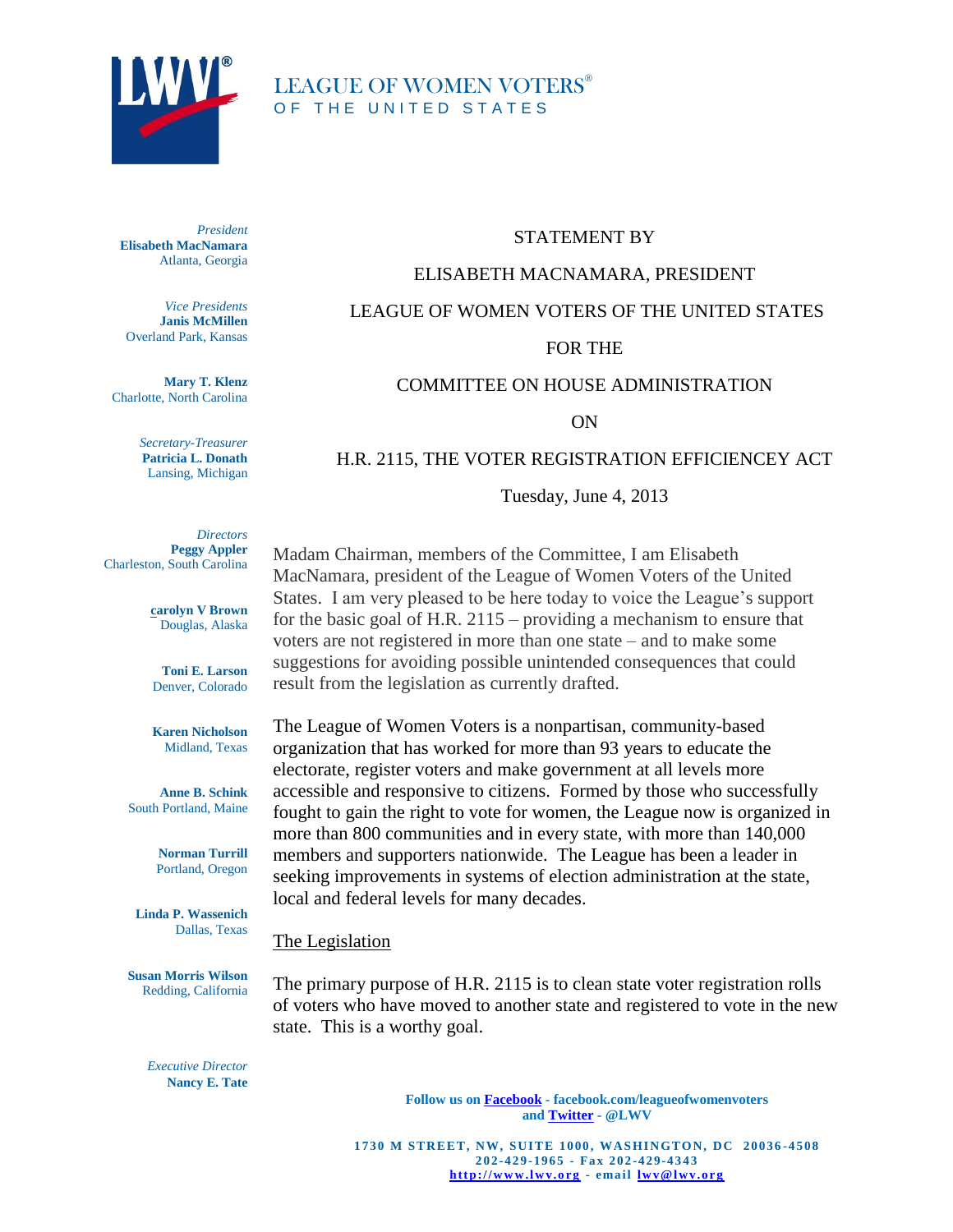The Census Bureau reports that approximately four million individuals age 16 and over moved from one state to another between 2011 and 2012. From 2005 to 2010, about 13 million individuals age 16 and over made interstate moves. Though we are not aware of solid data on the number of voters who have moved from one state and then registered to vote in another – and thus the number of registration records that would be affected by the legislation – certainly a significant number have done so.

<http://www.census.gov/hhes/migration/data/cps/cps2012.html> <http://www.census.gov/hhes/migration/data/cps/cps2010-5yr.html>

The Census Bureau also tells us which states experience the largest number of moves, both into a state and from a state. The most common state-to-state moves in 2011 were:

- New York to Florida
- California to Texas
- California to Arizona
- Florida to Georgia
- New Jersey to New York
- New York to New Jersey
- California to Nevada
- Georgia to Florida
- California to Washington
- Texas to California

# [http://www.census.gov/newsroom/releases/archives/mobility\\_of\\_the\\_population/cb12-240.html](http://www.census.gov/newsroom/releases/archives/mobility_of_the_population/cb12-240.html)

With this background, the League of Women Voters supports legislation to provide a mechanism to ensure that voters are not registered in more than one state. We are concerned, however, about the specific mechanisms in H.R. 2115. We believe that there may be unintended consequences from the legislation as currently written.

### Concerns

Our concerns come in four areas: 1) the mechanism will likely result in inaccurate removals from voter registration lists, 2) the mechanism could interfere with and add confusion to the voter registration process at motor vehicle authorities, 3) the mechanism is technologically outdated rather than modern, efficient and cost-effective, and 4) the legislation does not deal with a larger but similar problem to the one of out-of-state registrations. In our view, these are not insurmountable problems.

I would like to further explain our concerns and make some suggestions about possible solutions.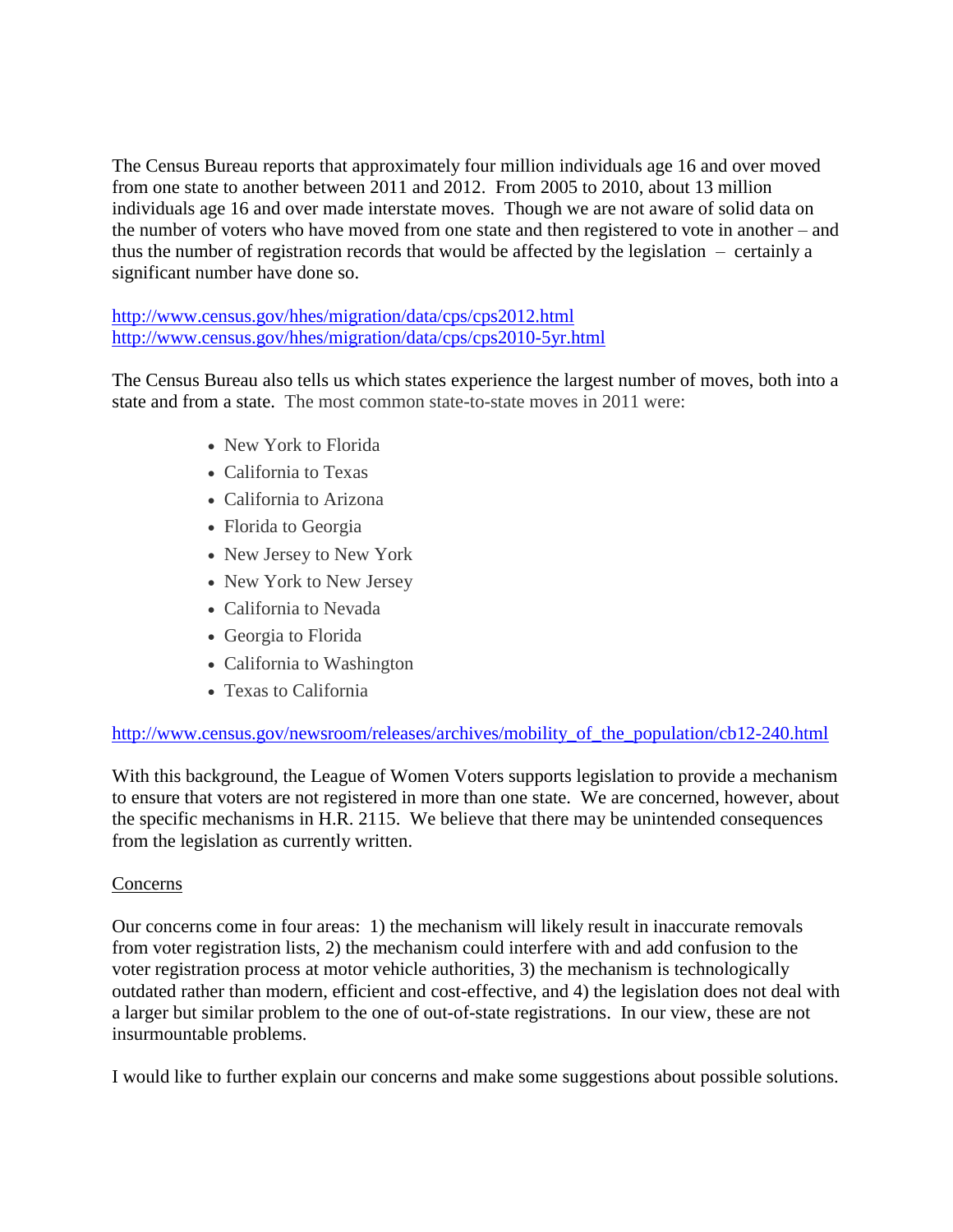H.R. 2115 would amend the National Voter Registration Act (NVRA) by changing the voter registration process at each state's motor vehicle authority. The mechanism in H.R. 2115 requires: a) a driver's license applicant to indicate whether the individual resides in another state or resided in another state prior to applying for the license, b) the applicant to identify the previous state, c) the driver's license applicant to indicate whether the new state is the intended state of voter registration, d) the motor vehicle authority to notify the previous state's motor vehicle authority that the applicant intends the new state to be the voting residence, and d) the recipient state motor vehicle authority to notify that state's chief election official that the applicant does not intend the state to be the residency for voter registration purposes.

### Inaccurate Removals

The League is concerned that the current mechanism in H.R. 2115 will result in erroneous removals of properly registered voters because of inaccurate data for matching individuals to voter registration records in other states.

Inaccurate data results from two basic sources. First, errors are introduced through mistakes in the data entry and transmittal processes. Under H.R. 2115, errors likely will be introduced when the motor vehicle authority in one state copies the data from the applicant's paper application form and then sends it to the second state's motor vehicle authority. Errors may then be introduced when the second motor vehicle authority transmits the information to the chief election official. Errors will likely also be introduced when the chief election official copies and transmits the data to the appropriate local or other official making changes in the registration rolls.

Second, errors occur because of inadequate matching data. Many, many individuals share the same name. If this information alone is used, substantial numbers of voters will be erroneously purged from the registration rolls. Even with the addition of a birthdate, matching is likely to result in a significant number of false matches and false removals. This is because in sufficiently large populations, name-and-birthdate-based matches are practically certain to result in false positives. *See* Fatma Marouf, *The Hunt for Noncitizen Voters*, 65 Stan. L. Rev. Online 66, 69 n.13 (2012) (describing the underlying statistical phenomena).

There also may be a problem with individuals using different names as well as having their names transcribed incorrectly. For example, is Elisabeth G. MacNamara the same person as Elisabeth MacNamara? When my name is transcribed and "corrected" to Elizabeth McNamara, what will be the result? This issue can result both in false positives, where a voter would be incorrectly removed, and in false negatives, where a duplicate registration would be missed.

Finally, the typical way of checking for inaccurate removals is to provide written notice to the voter and waiting for a confirming response BEFORE a voter is removed from the registration list. The current legislation does not seem to provide for this fundamental safeguard.

In summary, there are several ways that inaccurate matches will likely occur with no meaningful check on accuracy. The result: eligible voters are likely to be removed from the rolls.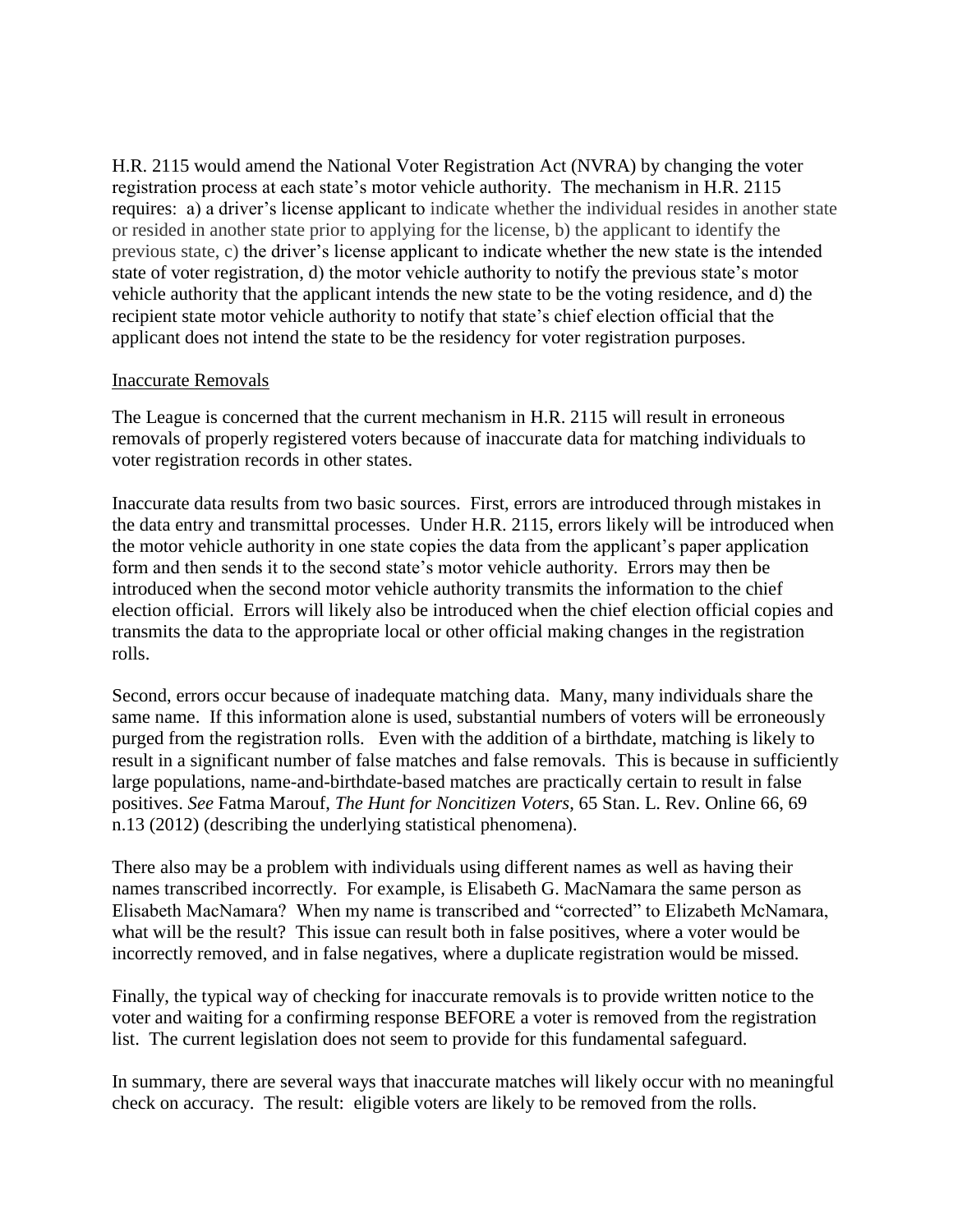### Improving Accuracy

Inaccurate removals can be addressed by improving the quality of the data. A clear and straightforward method would be to ensure that voter registration data at the motor vehicle authority is handled electronically. When an applicant enters the appropriate information electronically, and the information is then electronically transferred to other agencies, errors are not introduced by the recopying or transcribing of the information. It would be a simple step to require that the mechanism in H.R. 2115 be carried out by electronic means.

The benefits of electronic transfer of data from motor vehicle authorities to election authorities are demonstrated by the fact that many states already provide for some form of electronic transfer. Not only are there accuracy improvements, but electronic transfer is cheaper than paper-based systems.

According to the Brennan Center, "At least 23 states — [Arizona,](http://www.brennancenter.org/content/pages/vrm_in_the_states_arizona) [Arkansas,](http://www.brennancenter.org/content/pages/vrm_in_the_states_arkansas) [California,](http://www.brennancenter.org/content/pages/vrm_in_the_states_california) [Delaware,](http://www.brennancenter.org/content/pages/vrm_in_the_states_delaware) [Florida,](http://www.brennancenter.org/content/pages/vrm_in_the_states_florida) [Georgia,](http://www.brennancenter.org/content/pages/vrm_in_the_states_georgia) [Iowa,](http://www.brennancenter.org/content/pages/vrm_in_the_states_iowa) [Kansas,](http://www.brennancenter.org/content/pages/vrm_in_the_states_kansas) [Kentucky,](http://www.brennancenter.org/content/pages/vrm_in_the_states_kentucky) [Maryland,](http://www.brennancenter.org/content/pages/vrm_in_the_states_maryland) [Massachusetts,](http://www.brennancenter.org/content/pages/vrm_in_the_states_massachusetts) [Michigan,](http://www.brennancenter.org/content/pages/vrm_in_the_states_michigan) [Mississippi,](http://www.brennancenter.org/content/pages/vrm_in_the_states_mississippi) [New Jersey,](http://www.brennancenter.org/content/pages/vrm_in_the_states_new_jersey) [New Mexico,](http://www.brennancenter.org/analysis/vrm-states-new-mexico) [New York,](http://www.brennancenter.org/content/pages/vrm_in_the_states_new_york) [North Carolina,](http://www.brennancenter.org/content/pages/vrm_in_the_states_north_carolina) [Pennsylvania,](http://www.brennancenter.org/content/pages/vrm_in_the_states_pennsylvania) [Rhode Island,](http://www.brennancenter.org/content/pages/vrm_in_the_states_rhode_island) [South Carolina,](http://www.brennancenter.org/content/pages/vrm_in_the_states_south_carolina) [South Dakota,](http://www.brennancenter.org/content/pages/vrm_in_the_states_south_dakota) [Texas,](http://www.brennancenter.org/content/pages/vrm_in_the_states_Texas) and [Washington](http://www.brennancenter.org/content/pages/vrm_in_the_states_washington) — currently or will soon have fully or substantially automated voter registration at DMVs. When voters register or update their information at DMVs, the information is electronically transmitted to election officials." <http://www.brennancenter.org/analysis/vrm-states-automatic-registration>

In addition, the Help America Vote Act already requires states to maintain their voter registration lists electronically on a state-wide computerized voter registration list. Requiring electronic entry and transfer as part of H.R. 2115 would build on the HAVA system rather than undermining it with out-of-date paper mechanisms.

Moreover, with electronic transfer protecting against the introduction of copying errors, it might make sense to ask the applicant for his or her driver's license number from the previous state on a voluntary basis. This could substantially reduce identity errors.

In any case, it is vitally important for the legislation to clearly maintain the notice and response safeguards in the NVRA. Under this system, a voter is not removed from the registration roll until the voter confirms the change of address. It is not sufficient protection that the individual is conducting a transaction with the motor vehicle authority in the new state simply because of the likely errors and the fact that the voter is being removed from the rolls in the old state rather than having a current registration updated.

### Could Interfere With Voter Registration

We are also concerned that the current mechanism in H.R. 2115 could interfere with the voter registration process, but, again, this is a solvable problem.

The "motor voter" registration application form under the NVRA is simple, clear and unambiguous. It requires the information necessary to assess the applicant's eligibility without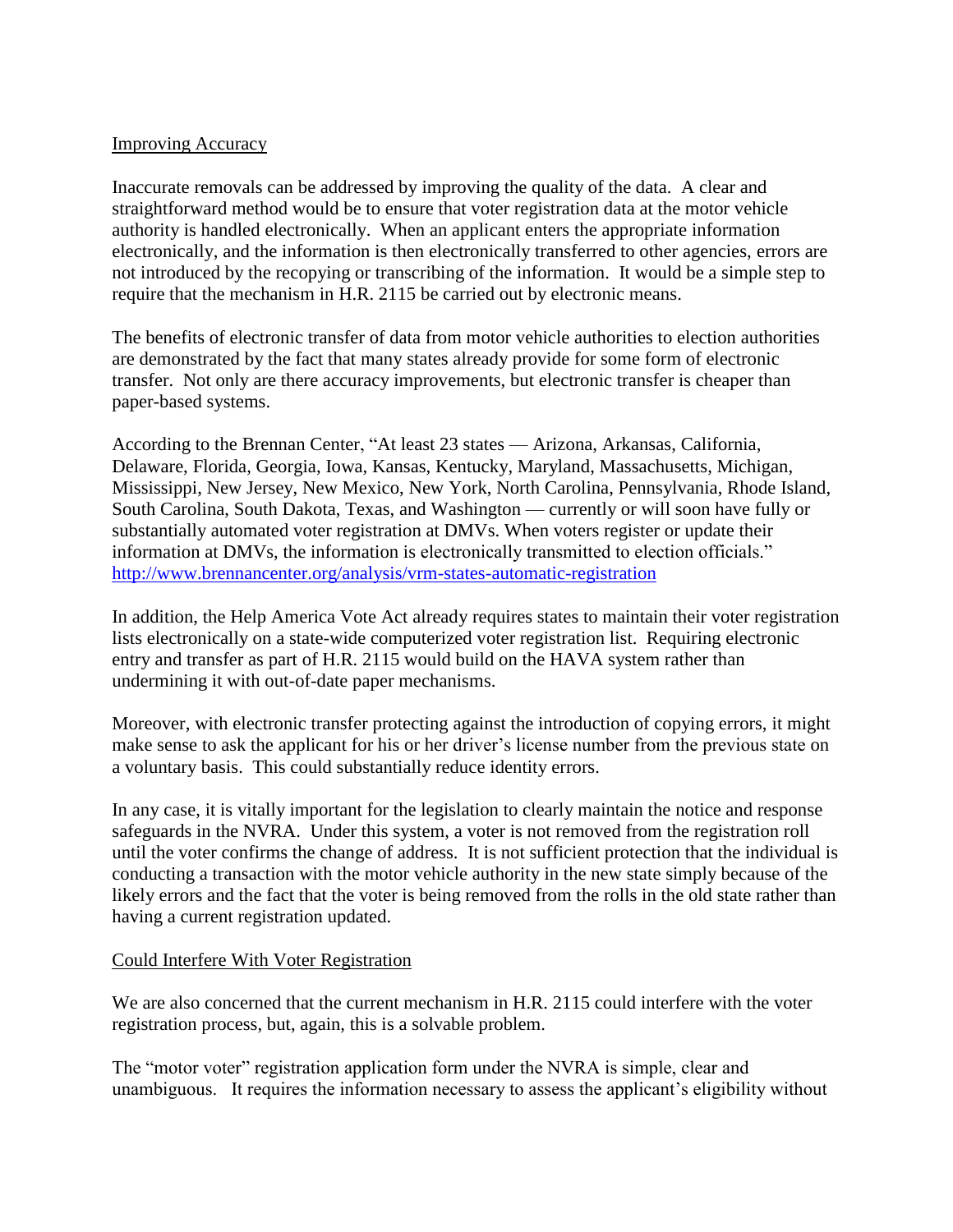adding elements that will confuse the applicant or create ambiguity for election officials processing the application.

H.R. 2115, as currently written, adds three new "requirements" for the applicant that will be confusing for the applicant, likely result in erroneous rejections, and provide ambiguous or inconsistent information to election officials. The proposed legislation requires the applicant for a driver's license to:

1) indicate whether the individual resides in another State or resided in another State prior to applying for the license,

2) identify the State involved, and

3) indicate whether the individual intends for the new State to serve as the individual's residence for purposes of registering to vote in elections for Federal office.

The draft legislation will result in erroneous rejections simply because the applicant is required to answer these three new questions. Even if the applicant is fully eligible to vote and fully and correctly fills out the motor voter form, failure to answer any of the three questions could result in a rejection – because these are "requirements."

In addition, errors will result from asking more questions. The NVRA limits the information that can be required as part of the voter registration application process simply because the addition of each new information requirement complicates the process. This is especially true of duplicative information, which the NVRA currently bars.

By requiring duplicative information, the draft legislation creates confusion for the applicant. For example, the motor voter form already requires the intent to register in the new state – that's what an application is. By asking the question a second time (#3 above) the legislation simply confuses. "Didn't I already answer that?," the applicant asks. Why are they asking again? What does this mean? Might the applicant think that the declaration of an intent to register in the new state that is required by H.R. 2115 is sufficient to register to vote without going on to fully fill out the voter registration application form? Might the applicant think that by declaring two residences he or she is violating voter registration laws?

In addition, the three new questions add ambiguity for election officials. If an individual completes the motor voter form, did not reside in another state, but fails to state an intention to register with question # 3, what is an election official to do? Because there is no other state involved, question # 3 is irrelevant, but the re-asking of the intent question creates ambiguity. If the applicant did reside in another state but fails to name the state while indicating an intent to register in the new state, shouldn't the person be registered because the motor voter form is filled out and # 3 is answered in the affirmative? Or not?

And what if the applicant provides apparently conflicting answers? If the applicant indicates he or she intends for the new state to serve as the individual's residence for purposes of registering to vote, does not complete the voter registration application for the new state, but does fully fill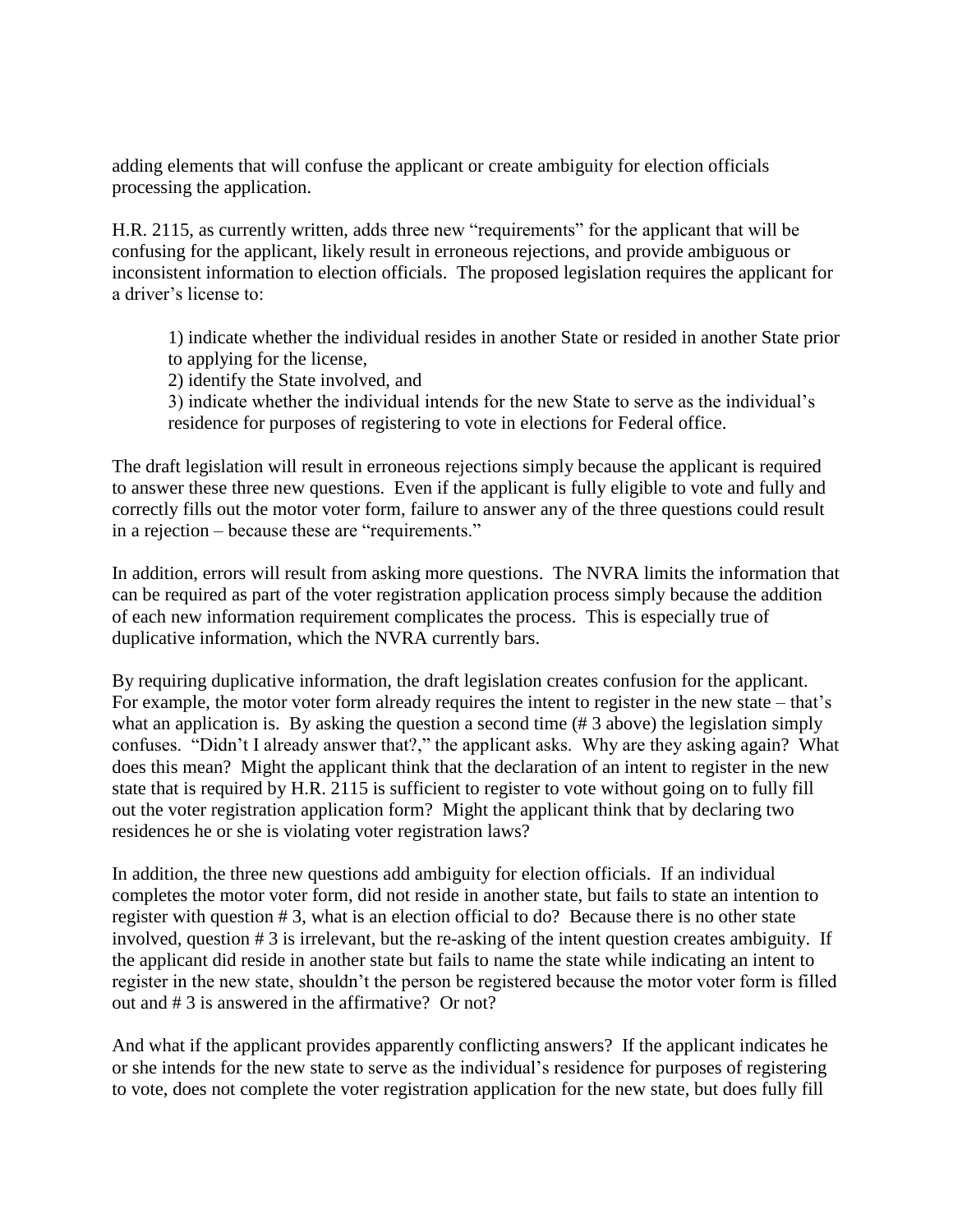out the driver's license application with all the necessary information, what happens? Or if the applicant indicates he or she does not intend for the new state to serve as the voting residence but does fill out the motor voter application form, what happens?

What if an applicant says that he or she currently resides in another state but then fills out a voter registration application? Should the new state give special attention to or reject the voter registration application because of the dual residence?

In short, the amendment is confusing for applicants and election officials alike, and will cause erroneous rejections for eligible voters.

## Reducing Confusion and Ambiguity

The most effective way to reduce confusion and ambiguity is to drop those elements of the proposed legislation that are duplicative of the current process under the NVRA.

This would easily be accomplished by dropping the elements of the H.R. 2115 mechanism that apply to the applicant. The requirements for the transmittal of information between states would remain as the essential and effective elements of H.R. 2115.

Please let me explain further. The information from the driver's license applicant required in H.R. 2115 is already provided by the voter registration applicant using the form under the NVRA. See

[http://www.eac.gov/assets/1/Documents/Federal%20Voter%20Registration\\_1209\\_en9242012.pd](http://www.eac.gov/assets/1/Documents/Federal%20Voter%20Registration_1209_en9242012.pdf) [f](http://www.eac.gov/assets/1/Documents/Federal%20Voter%20Registration_1209_en9242012.pdf)

H.R. 2114 requires the driver's license applicant to indicate whether the individual resides in another state or resided in another state prior to applying for the license. Item B on the national voter registration application form already asks the voter registration applicant to list the address and state if the applicant was registered to vote before at a different address.

H.R. 2114 requires the driver's license applicant to identify the previous state. As just described, the national voter registration application provides that information.

H.R. 2114 requires the driver's license applicant to indicate whether the new state is the intended state of voter registration. Under the current "motor voter system," when an applicant fills out, signs and submits a voter registration application for the new state, that constitutes the statement of intent to register in the new state.

Thus, the purpose of H.R. 2115 could be fulfilled by changing the legislative language to require that information from the voter registration application at the motor vehicle authority (under "motor voter") be transferred to another state in those instances when the applicant was registered to vote in another state. This would avoid the duplication that will confuse voters and election officials alike while maintaining a viable motor voter registration program.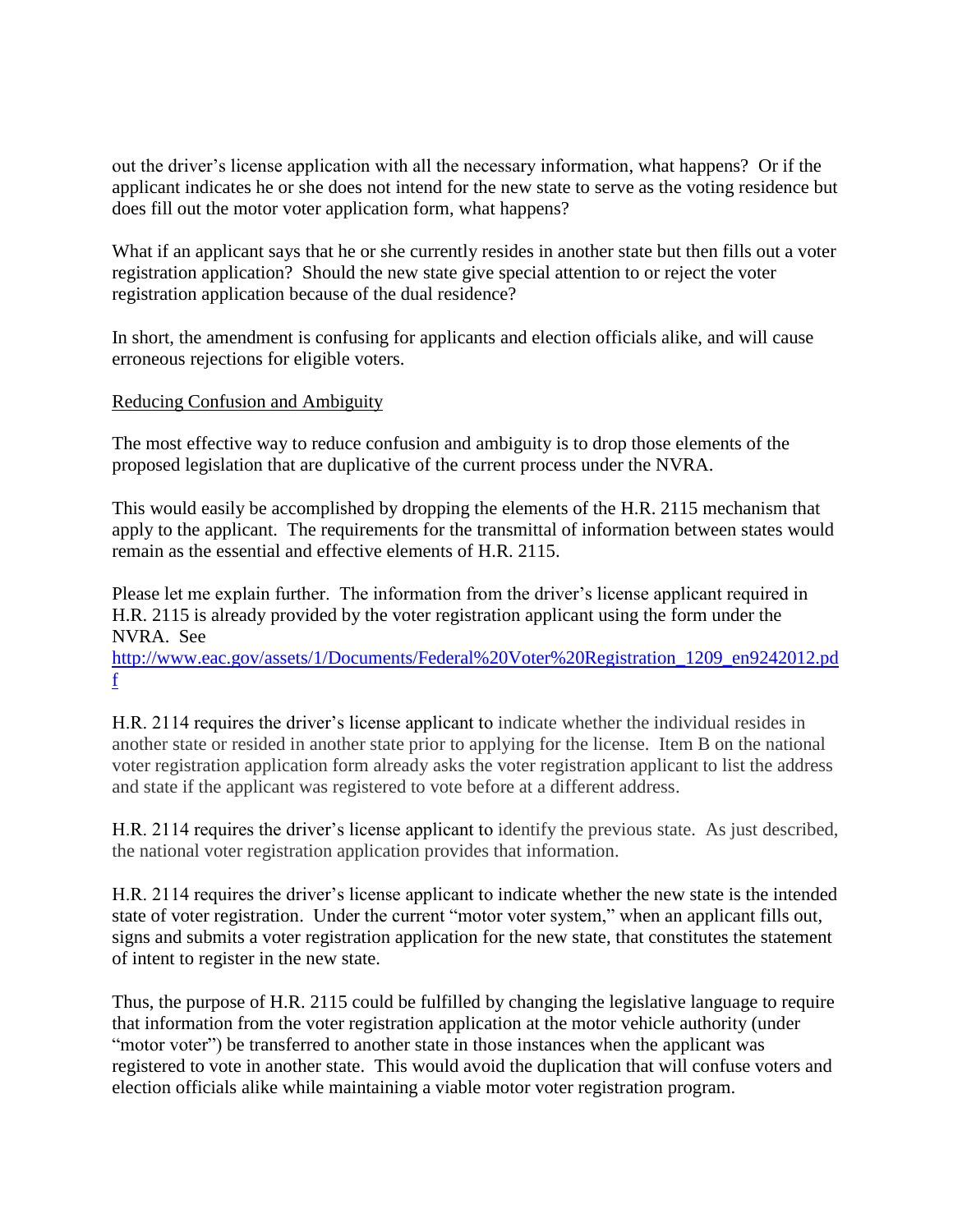## Old Technology Instead of New

I would like to reemphasize at this point the importance of electronic systems. As just discussed, duplication and confusion can be reduced by using information that is already provided in the voter registration application process rather than requiring the same or similar information to be provided by the driver's license applicant a second time. Reducing duplication in this way is not difficult if the information provided is in electronic form. In contrast, H.R. 2115 is based on paper rather than electronic systems.

Paper systems are cumbersome, slow, expensive and, as described above, remarkably inaccurate. Paper-based processes require multiple re-entries of data and multiple transfers of information.

Electronic systems, in contrast, do not require humans to re-copy data since the original data from the applicant can serve in all applications. Transmittal and receipt of information is nearly instantaneous and virtually free. States that have moved to electronic entry and transmittal of voter registration information from motor vehicle authorities to election authorities have saved money and improved accuracy.

Moreover, HAVA already requires every state to have a single, computerized, statewide voter registration list. It makes no sense to ignore these electronic, computerized systems when designing new legislation to improve election administration.

In enacting new legislation, we urge the Committee to build on modern efficient electronic systems, instead of relying on 19<sup>th</sup> Century technology.

### Dealing with a Larger Problem

H.R. 2115 addresses an important issue – the need to remove the names of voters who move out of state. However, the problem of updating the registration information of voters who move within a state is much larger. This is true simply because significantly more people move within a state than move out of state.

As mentioned above, approximately four million individuals age 16 and over moved from one state to another between 2011 and 2012. The Census Bureau reports that nearly 23 million such individuals moved within a state during the same period, with approximately five million moving from one county to another and 17.5 million moving within a county. From 2005 to 2010, about 65 million individuals age 16 and over moved within the same state, with 16 million of those moving to a different county.

<http://www.census.gov/hhes/migration/data/cps/cps2012.html> <http://www.census.gov/hhes/migration/data/cps/cps2010-5yr.html>